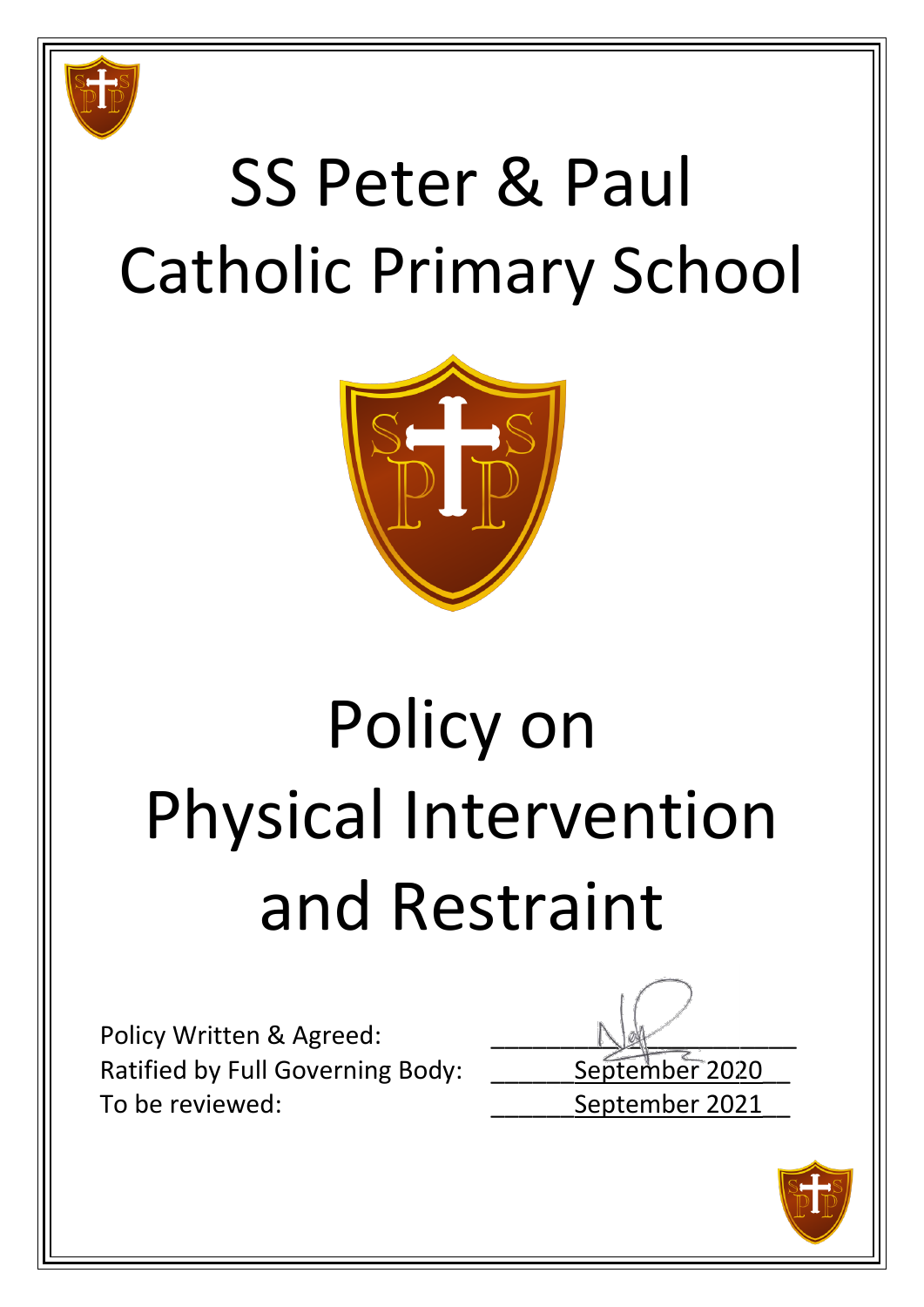### **SS Peter & Paul Whole School Policy on Physical Intervention and Restraint**

This Physical Intervention and Restraint policy:-

- reflects the consensus of opinion of the whole staff;
- was discussed, written and agreed by the whole staff;
- has been approved by the Governing body.

The implementation and ownership of this policy is the responsibility of the whole staff.

The overall accountability and effectiveness of the policy will be the responsibility of the Head Teacher and Senior Leadership Team.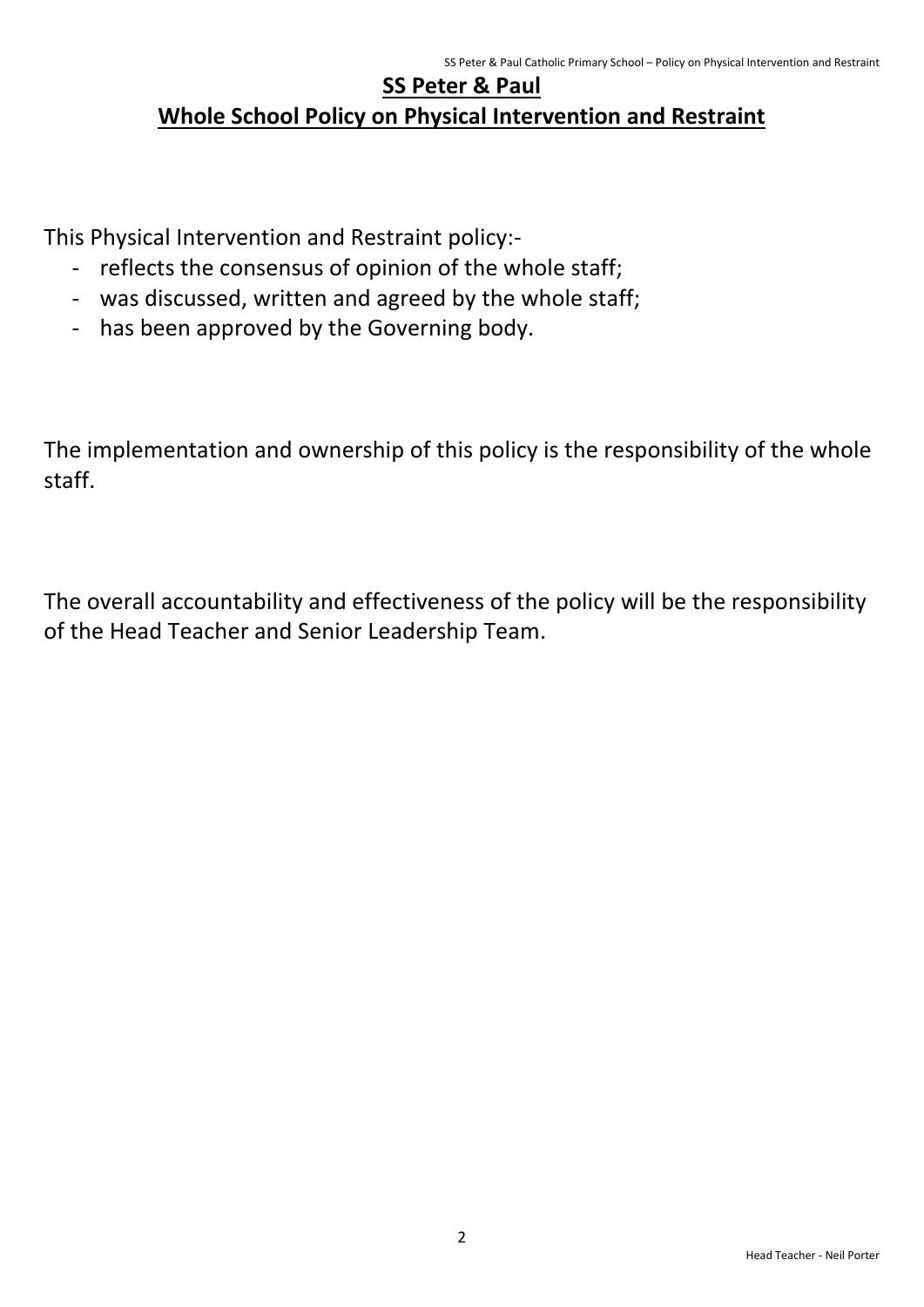At SS Peter and Paul Catholic Primary School, we are committed to a positive behaviour policy which encourages children to make positive behaviour choices. This policy links with the schools overall behaviour policy.

As a Catholic school we regard every individual as unique and special in God's family. This policy is designed to support every member of our school, taking into account their unique and special nature as part of God's family.

On rare occasions circumstances may result in a situation that requires some form of physical intervention by staff. Our policy for physical intervention is based upon the following principles:-

- Physical intervention should be used only as a last resort when other appropriate strategies have failed.
- Any physical contact should be only the minimum required.
- Physical intervention must be used in ways that maintain the safety and dignity of all concerned.
- Incidents must be recorded and reported to the Head Teacher as soon as possible
- Parents will be informed of each incident

#### **1. The Legal Framework**

Section 93 of the Education & Inspections Act 2006

allows 'teachers and other persons who are authorised by the Head Teacher who have control or charge of pupils to use such force as is reasonable in all the circumstances to prevent a pupil from doing, or continuing to do, any of the following:-

- causing injury to his/herself or others
- committing an offence
- damaging property
- prejudicing the maintenance of good order & discipline'

#### **2. Our Approach**

At SS Peter and Primary Catholic Primary School we aim to avoid the need for physical intervention and regard this as a last resort in a minority of situations. We always aim to deal with behaviour using a positive approach and therefore this policy should be read in connection with our Behaviour Policy and Safeguarding Policy.

It is not possible to define every circumstance in which physical restraint would be necessary or appropriate and staff will have to exercise their own judgement in situations which arise within the above categories. Staff should always act within the School's policy on behaviour and discipline, particularly in dealing with disruptive behaviour.

Staff should be aware that when they are in charge of children during the school day, or during other supervised activities, they are acting in *loco parentis* and have a 'Duty of Care' to all children they are in charge of. They must, therefore, take reasonable action to ensure **all** pupils' safety and wellbeing.

Staff are not expected to place themselves in situations where they are likely to suffer injury as a result of their intervention.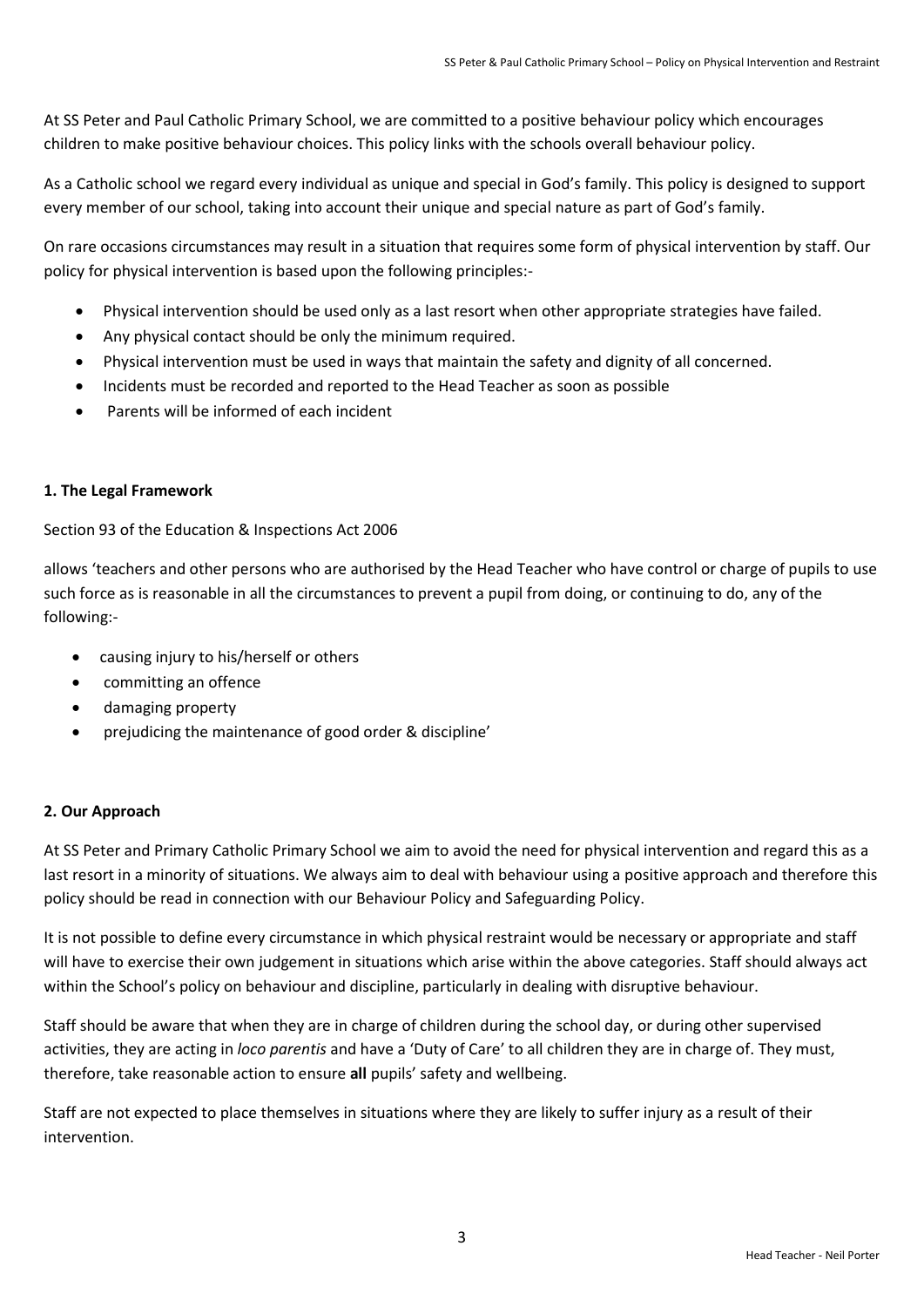#### **3. Use of Physical Restraint**

**Physical restraint should be applied as an act of care and control with the intention or re-establishing verbal control as soon as possible and, at the same time, allows the pupil to regain self-control. It should never take a form which could be seen as punishment**.

Staff are only authorised to use reasonable force in applying physical restraint, although there is no absolute definition of this. What constitutes reasonable force depends upon the particular situation and the pupil to whom it is being applied. Teachers should apply the training they have received to deescalate where possible then use the appropriate holds as practised in the training. However, as a general rule, only the force necessary to stop or prevent danger should be used, in accordance with the guidelines below.

In all circumstances, alternative methods should be used as appropriate with physical intervention or restraint, a last resort.

When physical restraint becomes necessary:

#### **DO**

- Tell the pupil what you are doing and why
- Use the minimum force necessary
- Involve another member of staff if possible
- Tell the pupil what s/he must do for you to remove the restraint (this may need frequent repetition)
- Use simple and clear language
- Hold limbs above a major joint if possible e.g. above the elbow
- Relax your restraint in response to the pupil's compliance

#### **DON'T**

- Act in temper (involve another staff member if you fear loss of control)
- Involve yourself in a prolonged verbal exchange with the pupil
- Involve other pupils in the restraint
- Touch or hold the pupil in a way that could be viewed as sexually inappropriate conduct
- Twist or force limbs back against a joint
- Bend fingers or pull hair
- Hold the pupil in a way which will restrict blood flow or breathing e.g. around the neck
- Slap, punch, kick or trip up the pupil
- Use physical restraint or intervention as a punishment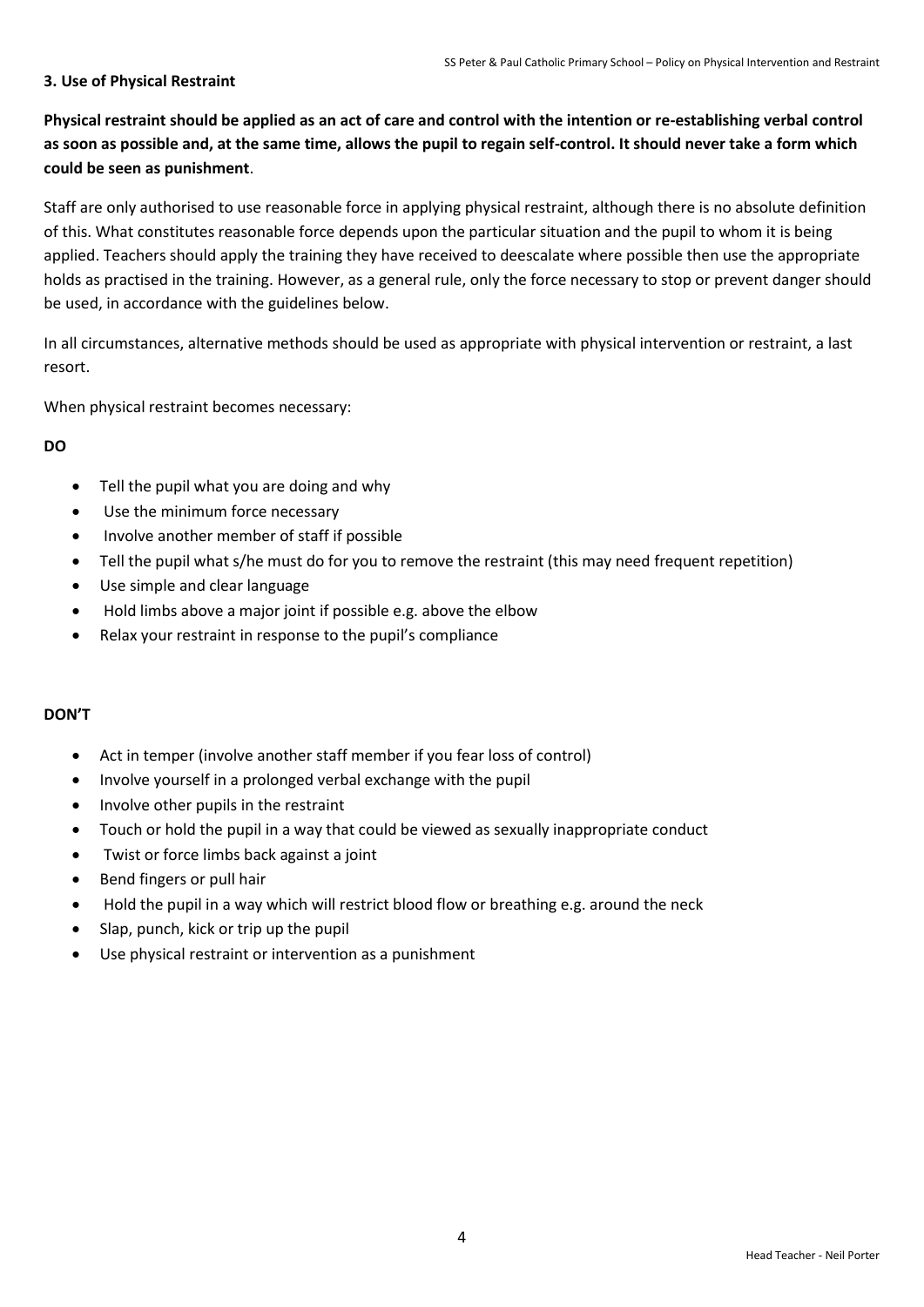#### **4. Actions after an incident**

Physical restraint often occurs in response to highly charged emotional situations and there is a clear need for debriefing after the incident, both for the staff involved and the pupil. **The Head Teacher or Deputy Head should be informed of any incident as soon as possible** and will take responsibility for making arrangements for debriefing once the situation has stabilised. An appropriate member of the teaching staff should always be involved in debriefing the pupil involved and any victims of the incident should be offered support, and their parents informed.

If the behaviour is part of an ongoing pattern it may be necessary to address the situation through the development of a behavioural IEP, which may include an anger management programme, or other strategies agreed by the SENCO. This may require additional support from, other services.

In some circumstances a CAF may be appropriate to help identify an additional need for a particular child.

It is also helpful to consider the circumstances precipitating the incident to explore ways in which future incidents can be avoided.

All incidents should be recorded immediately on the Physical Intervention or Restraint Form (PIR) (attached) and listed in the Physical Intervention & Restraint Log Book (the back of the 'niggle' book in Head Teacher's office). All sections of this report should be completed so that any patterns of behaviour can be identified and addressed.

In the event of any future complaint or allegation this record will provide essential and accurate information.

A copy should be filed in the child's appropriate file and in a central school file in order to inform individual and school risk assessments.

A member of the leadership team will contact parents as soon as possible after an incident, normally on the same day, to inform them of the actions that were taken and why, and to provide them with an opportunity to discuss it.

#### **5. Risk Assessments**

If we become aware that a pupil is likely to behave in a disruptive way that may require the use of reasonable force, we will plan how to respond if the situation arises. Such planning will address:

- Strategies to be used prior to intervention
- Ways of avoiding 'triggers' if these are known
- Involvement of parents to ensure that they are clear about the specific action the school might need to take
- Briefing of staff to ensure they know exactly what action they should be taking (this may identify a need for training or guidance)
- Identification of additional support that can be summoned if appropriate
- The school's duty of care to all pupils and staff

#### **6. Complaints and Allegations**

A clear restraint policy, adhered to by all staff and shared with parents, should help to avoid complaints from parents. It is unlikely to prevent all complaints, however, and a dispute about the use of force by a member of staff might lead to an investigation, either under the complaints disciplinary or allegation management procedures.

It is our intention to inform all staff, pupils, parents and governors about these procedures and the context in which they apply.

We will review this policy on a yearly basis.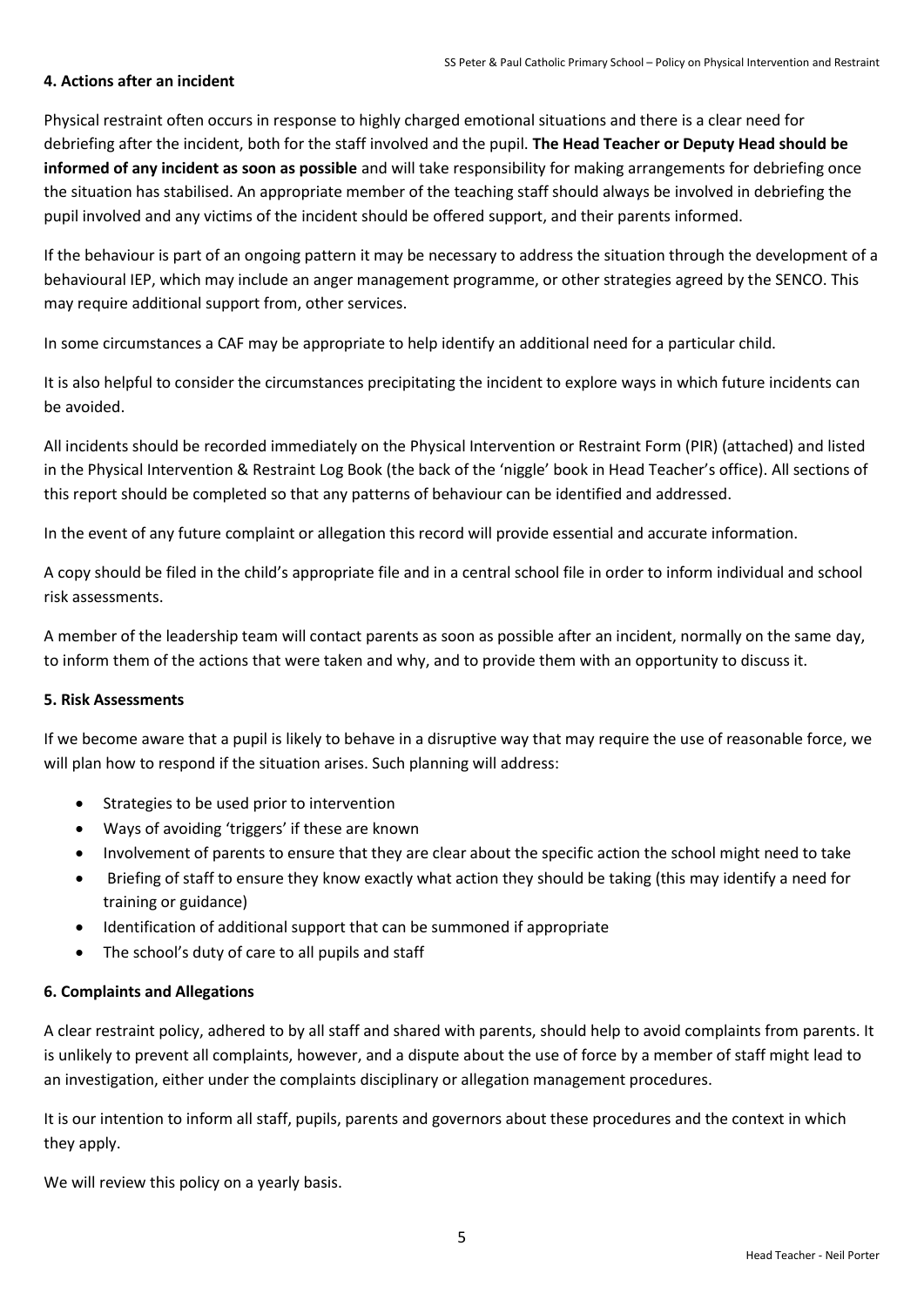#### **References;**

'The Use of Force to Control or Restrain Pupils' 2007 DSCF

'Care and Control Guidelines' 2006 ER CFAS

'Safeguarding Children and Safer Recruitment in Education' 2007

School Behaviour Policy

School Safeguarding & Child Protection Policy

School Health & Safety Policy

School SEN Policy

Policy Written & Agreed: Ratified by Full Governing Body: \_\_\_\_\_\_ September 2020 To be reviewed: <br> Contact September 2021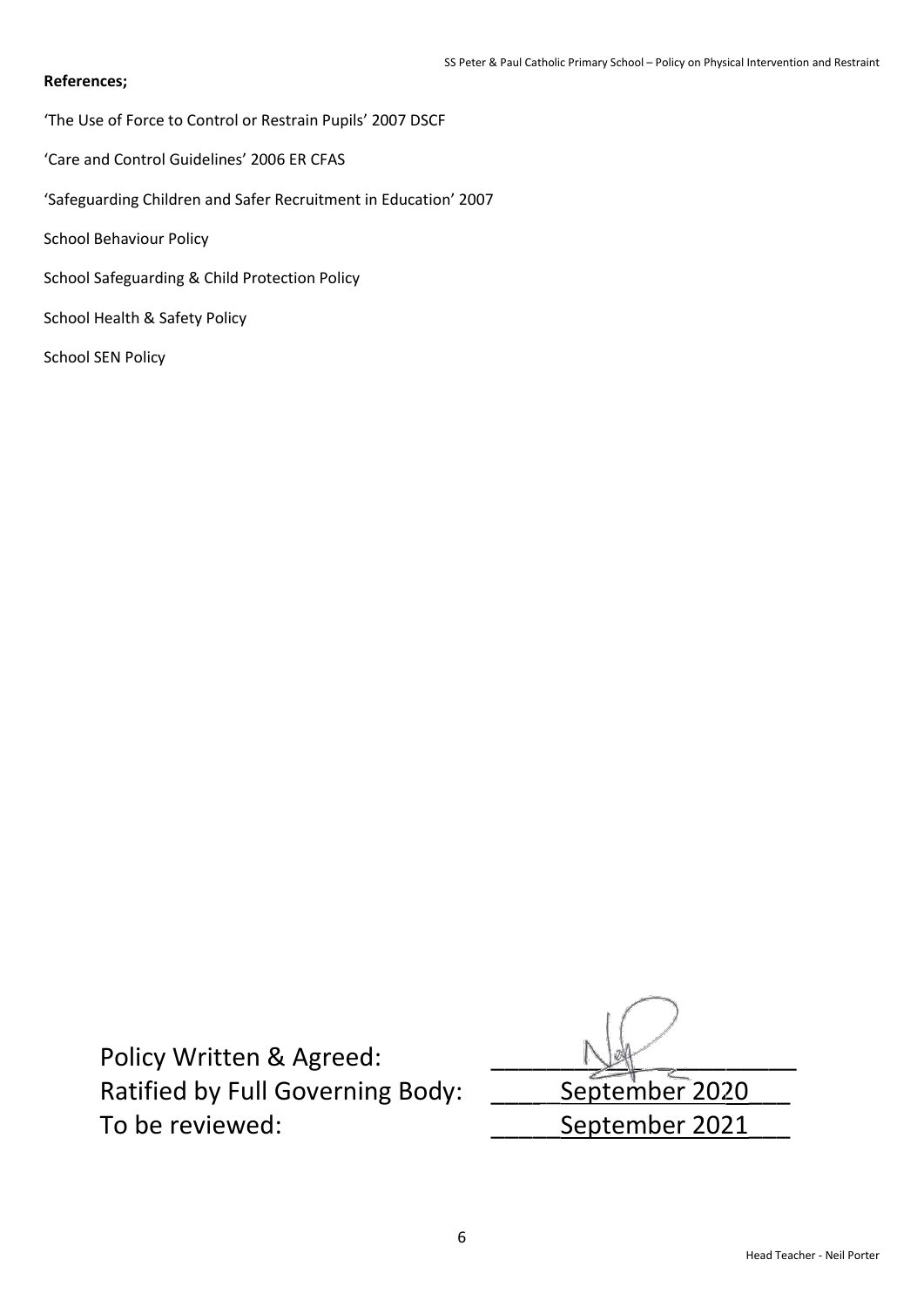| <b>Record of Physical Intervention or Restraint (PIR)</b> | <b>Incident Log No:</b>                       |
|-----------------------------------------------------------|-----------------------------------------------|
| <b>Date of Incident:</b>                                  | <b>Time of Incident:</b>                      |
| <b>Location of Incident:</b>                              | <b>Duration of Incident:</b><br>(Mins & Secs) |
| <b>Pupil Name:</b>                                        | <b>D.O.B:</b>                                 |
| <b>Member(s) of Staff involved:</b>                       |                                               |
| Adult (s) Witness to restraint:                           |                                               |
| Pupil (s) witness to restraint:                           |                                               |
| Outline of incident leading up to restraint:              |                                               |

**Outline of incident of restraint: (including which staff member held the child, which restraint method/hold used)**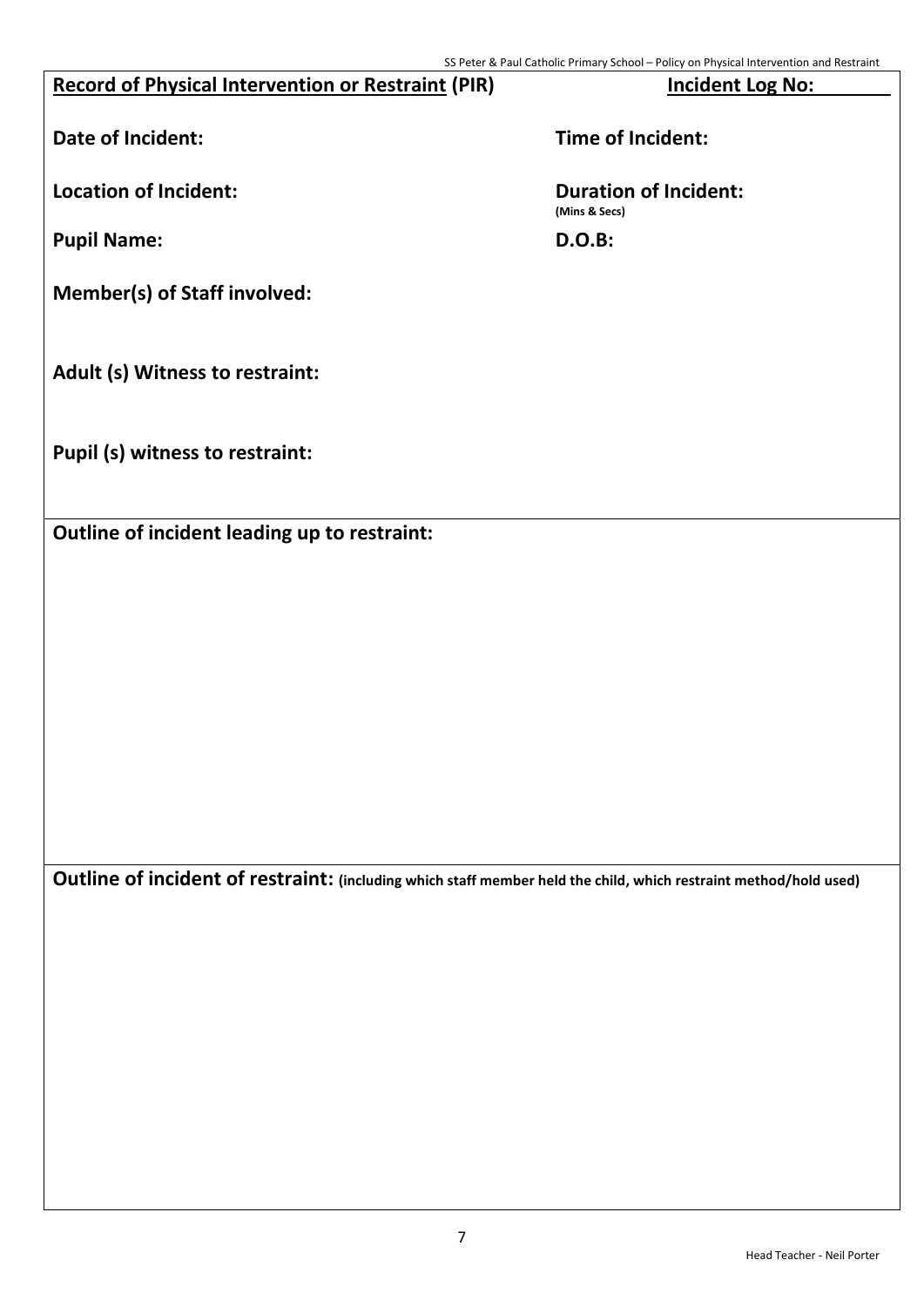| <b>Outcome of restraint:</b>                                                             |              |           |
|------------------------------------------------------------------------------------------|--------------|-----------|
|                                                                                          |              |           |
|                                                                                          |              |           |
|                                                                                          |              |           |
|                                                                                          |              |           |
|                                                                                          |              |           |
|                                                                                          |              |           |
|                                                                                          |              |           |
|                                                                                          |              |           |
|                                                                                          |              |           |
| Description of any injuries sustained by pupil and treatment:                            | $\mathbb{C}$ |           |
|                                                                                          |              |           |
|                                                                                          |              |           |
|                                                                                          | EJ<br>aw     | Furt<br>E |
|                                                                                          |              |           |
|                                                                                          |              |           |
|                                                                                          |              |           |
|                                                                                          |              |           |
|                                                                                          |              |           |
|                                                                                          |              |           |
| Medical Attention Offered: Yes<br><b>Medical Attention Given: Yes</b><br>No <sub>L</sub> |              | <b>No</b> |
| Description of any injuries sustained by staff and treatment:                            |              |           |
|                                                                                          | ÷            |           |
|                                                                                          |              |           |
|                                                                                          |              | Tav       |
|                                                                                          | ЪN<br>Žw     | Pool      |
|                                                                                          |              |           |
|                                                                                          |              |           |
|                                                                                          |              |           |
|                                                                                          |              |           |
|                                                                                          |              |           |
|                                                                                          |              |           |
| Medical Attention Offered: Yes<br>Medical Attention Given: Yes<br>No                     |              | No        |